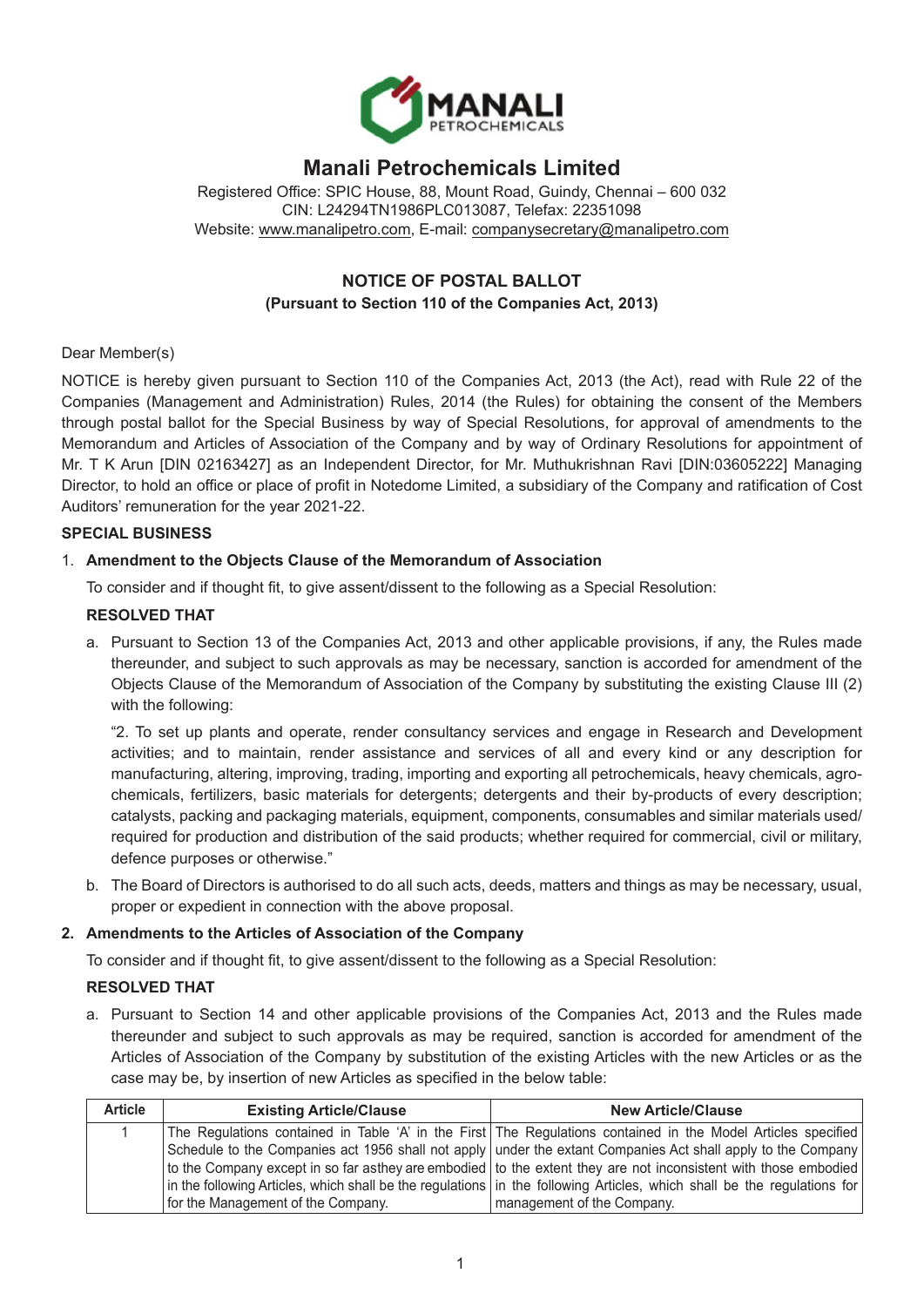| <b>Article</b>           | <b>Existing Article/Clause</b>                                                                                                                                                                                                                                                        | <b>New Article/Clause</b>                                                                                                                                                                                                                                                                                                                                                                                                                                                                                                                                                                              |
|--------------------------|---------------------------------------------------------------------------------------------------------------------------------------------------------------------------------------------------------------------------------------------------------------------------------------|--------------------------------------------------------------------------------------------------------------------------------------------------------------------------------------------------------------------------------------------------------------------------------------------------------------------------------------------------------------------------------------------------------------------------------------------------------------------------------------------------------------------------------------------------------------------------------------------------------|
| 2(a)                     | "The Act" or "The Companies Act" shall mean "The<br>Companies Act, 1956"                                                                                                                                                                                                              | "The Act" or "The Companies Act" shall mean the Companies<br>Act, for the time being in force in India and include the rules,<br>regulations and other directives issued thereunder.                                                                                                                                                                                                                                                                                                                                                                                                                   |
|                          |                                                                                                                                                                                                                                                                                       | Any reference in these Articles to any previous enactments<br>shall be construed to refer to the extant Companies Act and<br>the provisions shall be interpreted as per the extant Act.                                                                                                                                                                                                                                                                                                                                                                                                                |
|                          |                                                                                                                                                                                                                                                                                       | In case of any inconsistency or variation between any of the<br>Articles and the Act for the time being in force, the provisions<br>of the Act shall be applicable and such Articles shall be<br>deemed to have been amended to this extent.                                                                                                                                                                                                                                                                                                                                                           |
| 2A<br>(Marginal<br>Note) |                                                                                                                                                                                                                                                                                       | Company's Power to rights, privilege, etc.                                                                                                                                                                                                                                                                                                                                                                                                                                                                                                                                                             |
| 2A                       |                                                                                                                                                                                                                                                                                       | In respect of any right, privilege or authority to the Company<br>granted under the Act or any other law for the time being in<br>force, but requiring specific authorization in the Articles of<br>Association, such authorization is hereby provided to the<br>Company. Accordingly, the Company is hereby empowered<br>to have such right, privilege or authority and be entitled to<br>carry out its activities as have been permitted under the Act or<br>as the case maybe, any other law and wherever required, as<br>if such separate/specific Article has been embodied in these<br>presents. |
| 3A                       |                                                                                                                                                                                                                                                                                       | Buy back of shares                                                                                                                                                                                                                                                                                                                                                                                                                                                                                                                                                                                     |
| (Marginal<br>Note)       |                                                                                                                                                                                                                                                                                       |                                                                                                                                                                                                                                                                                                                                                                                                                                                                                                                                                                                                        |
| 3A                       |                                                                                                                                                                                                                                                                                       | The Company may purchase its own shares from its Members<br>as provided in the Act and relevant regulations.                                                                                                                                                                                                                                                                                                                                                                                                                                                                                           |
| $7$ (II)                 | The Directors may with the sanction of the Company<br>in general Meeting offer and allot shares to any person<br>at their discretion provided that such sanction is<br>accorded either by:<br>a. a special resolution passed at any General<br>Meeting;                               | The Directors may with the sanction of the Company in<br>General Meeting, offer and allot shares to any person at<br>their discretion provided that such sanction is accorded as<br>specified in the Act and/or any other law for the time being<br>in force.                                                                                                                                                                                                                                                                                                                                          |
|                          | b. by an ordinary resolution passed at a General<br>Meeting by a majority of the voters cast with<br>the approval of the Central Government in<br>accordance with Section 81 of the Act.                                                                                              |                                                                                                                                                                                                                                                                                                                                                                                                                                                                                                                                                                                                        |
| 10                       | Not to issue shares with disproportionate rights                                                                                                                                                                                                                                      | Issue of shares with disproportionate rights                                                                                                                                                                                                                                                                                                                                                                                                                                                                                                                                                           |
| (Marginal<br>Note)       |                                                                                                                                                                                                                                                                                       |                                                                                                                                                                                                                                                                                                                                                                                                                                                                                                                                                                                                        |
| 10                       | The company shall not issue any shares (not being<br>preference shares) which carry voting right or rights<br>in the company as to dividend, capital or otherwise<br>which are disproportionate to the rights attached to the<br>holders of other shares not being preference shares. | Subject to the relevant provisions of the Act, the Company<br>may issue any equity shares with differential rights as to<br>dividend, voting or otherwise.                                                                                                                                                                                                                                                                                                                                                                                                                                             |
| 55(1)                    | The Company shall keep a book to be called<br>the "Register of Members" and therein shall<br>be entered the particulars of every transfer or<br>transmission of any share and all other particulars<br>of shares required by the Act to be entered in<br>such Register.               | The Company shall keep a book to be called the "Register<br>of Members" and therein shall be entered the particulars<br>of every transfer or transmission of any share and all other<br>particulars of shares required by the Act to be entered in<br>such Register.<br>Inspection of the Register and provision of copies shall be<br>as prescribed under the Act. The fee for such inspection<br>or copies shall, subject to the limits, if any prescribed<br>under the Act, be as determined by the Board from time<br>to time.                                                                     |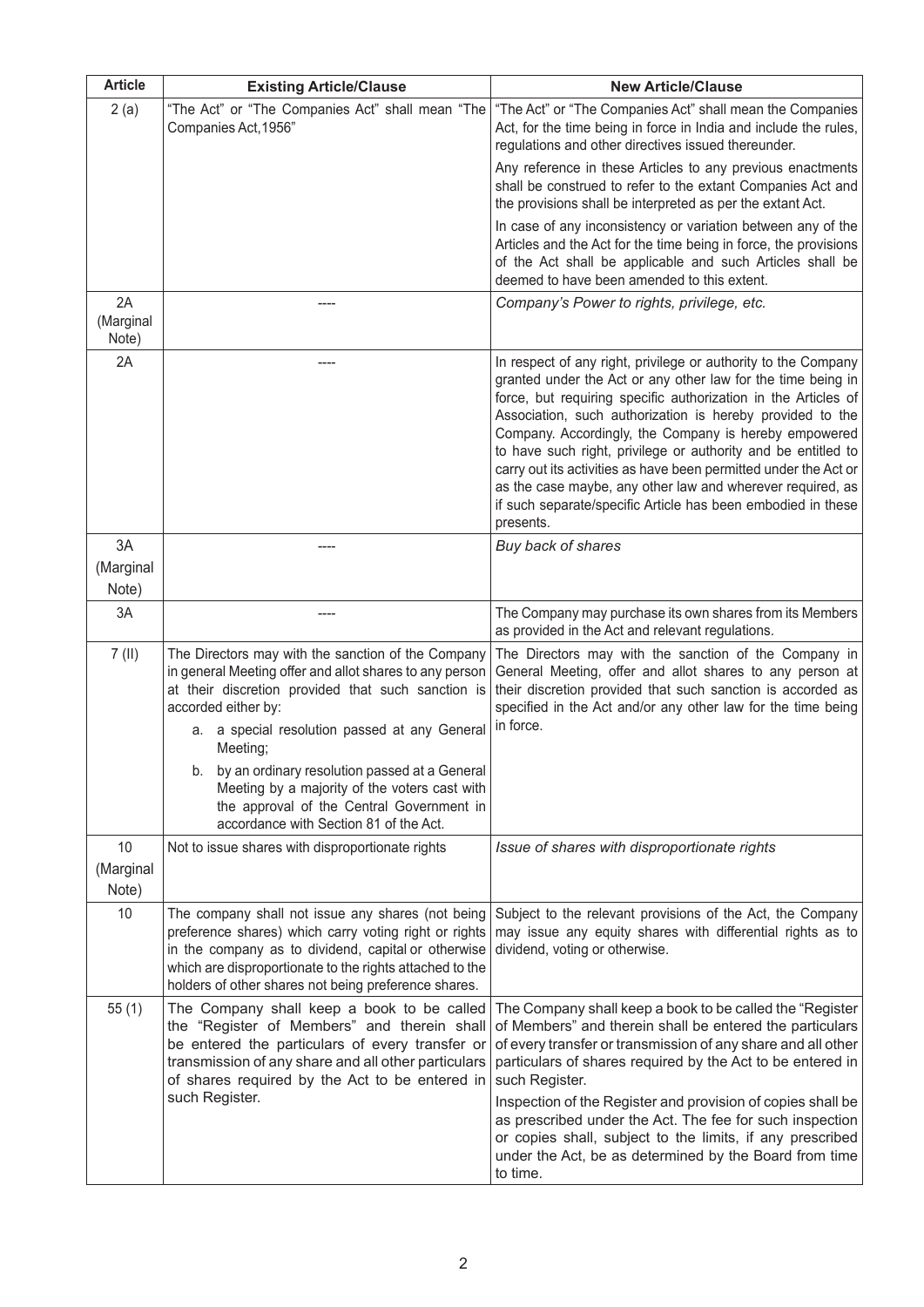| <b>Article</b> | <b>Existing Article/Clause</b>                                                                                                                                                                                                                                                                                                                                                                                                                                                                                                                                                                                                                                                                                                                                                                                                                                                                                                                                                                                                                                                                                                                                                                   | <b>New Article/Clause</b>                                                                                                                                                                                                                                                                                                                                                                                                                                                                                                                                                                                                                                                                                                                                                                                                                                                                                                                                                                                                                                                                                                                                                                                                                                |
|----------------|--------------------------------------------------------------------------------------------------------------------------------------------------------------------------------------------------------------------------------------------------------------------------------------------------------------------------------------------------------------------------------------------------------------------------------------------------------------------------------------------------------------------------------------------------------------------------------------------------------------------------------------------------------------------------------------------------------------------------------------------------------------------------------------------------------------------------------------------------------------------------------------------------------------------------------------------------------------------------------------------------------------------------------------------------------------------------------------------------------------------------------------------------------------------------------------------------|----------------------------------------------------------------------------------------------------------------------------------------------------------------------------------------------------------------------------------------------------------------------------------------------------------------------------------------------------------------------------------------------------------------------------------------------------------------------------------------------------------------------------------------------------------------------------------------------------------------------------------------------------------------------------------------------------------------------------------------------------------------------------------------------------------------------------------------------------------------------------------------------------------------------------------------------------------------------------------------------------------------------------------------------------------------------------------------------------------------------------------------------------------------------------------------------------------------------------------------------------------|
| 91(c)          | Subject to the provisions of the Act, the Company<br>in General Meeting may by special resolution<br>sanction and pay to the Directors in addition to<br>the said fees set out in sub-clause (a) above, a<br>remuneration of not exceeding one percent (1%)<br>of the net profits of the company calculated in<br>accordance with the provisions of Section 198<br>of the Act. The said amount of remuneration so<br>calculated shall be divided equally between all<br>the Directors of the Company who held office as<br>Directors at any time during the year of account<br>in respect of which such remuneration is paid or<br>during any portion of such year irrespective of the<br>length of the period for which they had held office<br>respectively as such Directors.                                                                                                                                                                                                                                                                                                                                                                                                                 | Subject to the provisions of the Act, the Company in<br>General Meeting may by special resolution sanction and<br>pay to the Directors, other than executive directors, in<br>addition to the said fees set out in sub-clause (a) above,<br>a remuneration not exceeding such percentage of the<br>net profits of the company calculated in accordance<br>with the provisions of the Act. The said amount of<br>remuneration shall be paid to all or any such Director(s)<br>of the Company who held office as Non-Executive<br>Director at any time during the financial year in respect<br>of which such remuneration is paid in such proportion or<br>manner as prescribed under the Act or as determined<br>by the Board.                                                                                                                                                                                                                                                                                                                                                                                                                                                                                                                            |
| 153            | The seal shall not be affixed to any instrument<br>except by authority of a resolution of the Board<br>or committee and unless the Board otherwise<br>determines every deed or other instrument to<br>which the seal is required to be affixed shall,<br>unless the same is executed by a duly constituted<br>attorney for the company, be signed by two<br>Directors, in whose presence the seal shall<br>have been affixed and counter signed by the<br>Secretary or such other person as may from time<br>to time be authorised by the Board and provided<br>nevertheless that any instrument bearing the<br>seal of the Company and issued for valuable<br>consideration shall be binding on the Company<br>notwithstanding any irregularity touching the<br>authority to issue the same provided also the<br>counter signature of the Managing Director or<br>whole time Director or other authorised person<br>shall not be necessary in the case of instrument<br>executed in favour of the Managing Director<br>or Whole Time Director or the said authorised<br>person, which shall be sealed in the presence of<br>any one Director and signed by him on behalf of<br>the company. $-$ | The seal shall not be affixed to any instrument except<br>by authority of a resolution of the Board or Committee.<br>Unless the Board otherwise determines every deed<br>or other instrument to which the seal is required to be<br>affixed shall, unless the same is executed by a duly<br>constituted attorney for the Company, be signed by<br>at least one Director or such other person as may be<br>authorized by the Board, in whose presence the seal<br>shall have been affixed and counter signed by the<br>Secretary or such other person as may from time to time<br>be authorised by the Board.<br>Provided nevertheless that any instrument bearing<br>the seal of the Company and issued for valuable<br>consideration shall be binding on the Company<br>notwithstanding any irregularity touching the authority to<br>issue the same.<br>Provided also that the counter signature of the Managing<br>Director or Whole Time Director or other authorised<br>person shall not be necessary in the case of instrument<br>executed in favour of the Managing Director or Whole<br>Time Director or the said authorised person, which<br>shall be sealed in the presence of any one Director and<br>signed by him on behalf of the company. |

b. The Board of Directors is authorised to do all such acts, deeds, matters and things as may be necessary, usual, proper or expedient in connection with the above proposal.

#### **3. Approval for appointment of Mr. T K Arun, [DIN: 02163427] as an Independent Director of the Company**

To consider and if thought fit, to give assent/dissent to the following as an Ordinary Resolution:

**RESOLVED THAT** pursuant to the provisions of Section 149, Schedule IV and other applicable provisions, if any, of the Companies Act, 2013, the Rules made thereunder, SEBI (LODR) Regulations, 2015 and the Articles of Association of the Company, the appointment of Mr. T K Arun, (DIN: 02163427) as an Independent Director of the Company for a period of five years from 29<sup>th</sup> September 2021 is approved.

# **4. Approval for Mr. Muthukrishnan Ravi, [Din: 03605222] Managing Director to hold an office or place of profit in Notedome Limited, UK a subsidiary of the Company**

To consider and if thought fit, to give assent/dissent to the following as an Ordinary Resolution:

#### **RESOLVED THAT**

a. Pursuant to Section 188 and other applicable provisions, if any, of the Companies Act, 2013, the Rules made thereunder and subject to such other approvals as may be required sanction is accorded to appoint Mr. Muthukrishnan Ravi, (DIN: 03605222), Managing Director, to hold office or place of profit in Notedome Limited, UK, a Subsidiary of the Company on such terms and conditions as may be decided from time to time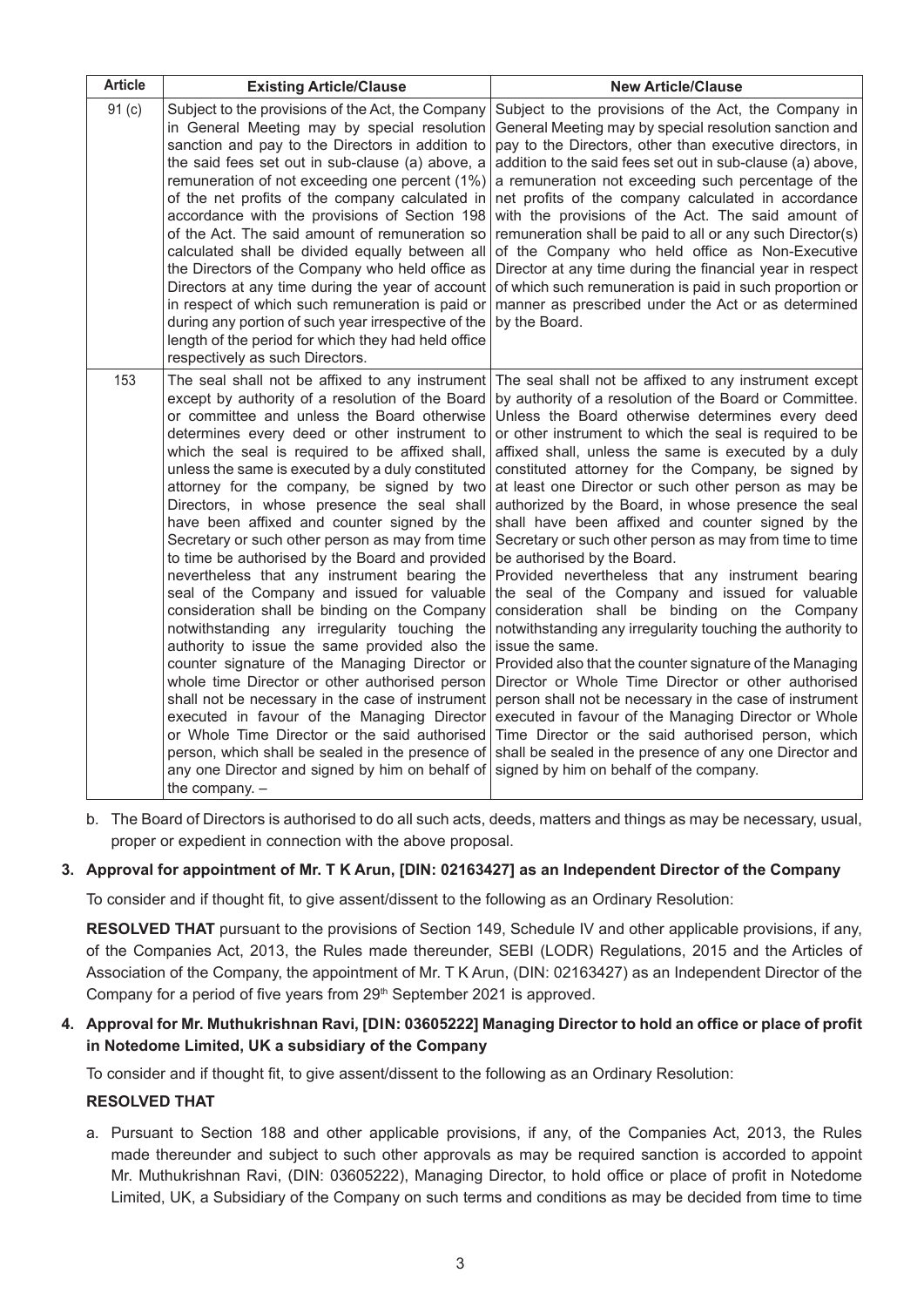by the Board of Directors of the said Subsidiary, which shall be, in addition to his holding an office or place of profit in AMCHEM Speciality Chemicals Private Limited, Singapore, as approved earlier by the Members through Postal Ballot on 26-03-2016.

b. The Board of Directors is authorised to do all such acts, deeds, matters and things as may be necessary, usual, proper or expedient in connection with the above proposal.

#### **5. Ratification of remuneration to Cost Auditors for the year 2021-22**

To consider and if thought fit, to give assent/dissent to the following as an Ordinary Resolution:

**RESOLVED THAT** pursuant to Section 148 of the Companies Act, 2013, the remuneration of ₹ 2,50,000/- (Rupees two lakh fifty thousand only) to M Krishnaswamy & Associates, Cost Accountants, Chennai, the Cost Auditors of the Company for the year 2021-22 is ratified.

The Explanatory Statement pursuant to Section 102(1) of the Act setting out the material facts and reasons thereto, is appended. All documents referred to in the Notice and in the Explanatory Statement are open for inspection electronically on the website of the Company till 5<sup>th</sup> November 2021.

> By Order of the Board **For Manali Petrochemicals Limited**

Place: Chennai R Kothandaraman Date: 04-10-2021 *Company Secretary*

#### **Important Notes:**

- 1. This Notice is being sent only in electronic form, in accordance with the relaxation granted by the Ministry of Corporate Affairs vide Circular dated 23<sup>rd</sup> June 2021, to all the shareholders whose names appear on the Register of Members / list of Beneficial Owners as received from National Securities Depository Limited (NSDL) / Central Depository Services (India) Limited (CDSL) as at the close of business hours on Thursday, the 30<sup>th</sup> September 2021 and who have registered their email id with the Company / Depositories.
- 2. The Notice of Postal Ballot has also been placed on the Websites of the Company and CDSL.
- 3. The postal ballot facility through E-voting is being provided to the Members in accordance with the provisions of Sections 108 and 110 of the Companies Act, 2013 read with Rules 20 and 22 of the Companies (Management and Administration) Rules, 2014 and Regulation 44 of the SEBI (Listing Obligations and Disclosure Requirements) Regulations, 2015, read with the relevant Circulars.
- 4. The Company has engaged the services of CDSL to provide the E-voting facilities, enabling the Members to cast their votes electronically in a secure manner.
- 5. Detailed guidance for doing the E-voting is appended to this Notice.
- 6. The E-voting will commence on Thursday, the  $7<sup>th</sup>$  October 2021 (9.00 A.M.) and end on Friday, the  $5<sup>th</sup>$  November 2021 (5.00 P.M.).
- 7. M/s. B Chandra & Associates, Practising Company Secretaries, Chennai, have been appointed as the Scrutinizers, in terms of the resolution of the Board passed at its meeting held on  $29<sup>th</sup>$  September 2021 for conducting the voting by postal ballot through electronic means in a fair and transparent manner.
- 8. The Scrutinizers will submit their report on the results to the Chairman of the Company or any person authorized by him, after completion of the scrutiny of voting. The results will be announced by the Chairman or any other director of the Company, at the registered office of the Company at SPIC House, 88, Mount Road, Guindy, Chennai 600 032 on or before Tuesday,  $9<sup>th</sup>$  November 2021. It will be declared by placing it along with the Scrutinizer's report on the Company's website www.manalipetro.com, the website of the Agency and communicated to the Stock Exchanges as required under the relevant law.
- 9. The last date of voting, i.e., Friday, the  $5<sup>th</sup>$  November 2021 will be taken to be the date of passing of the said resolutions.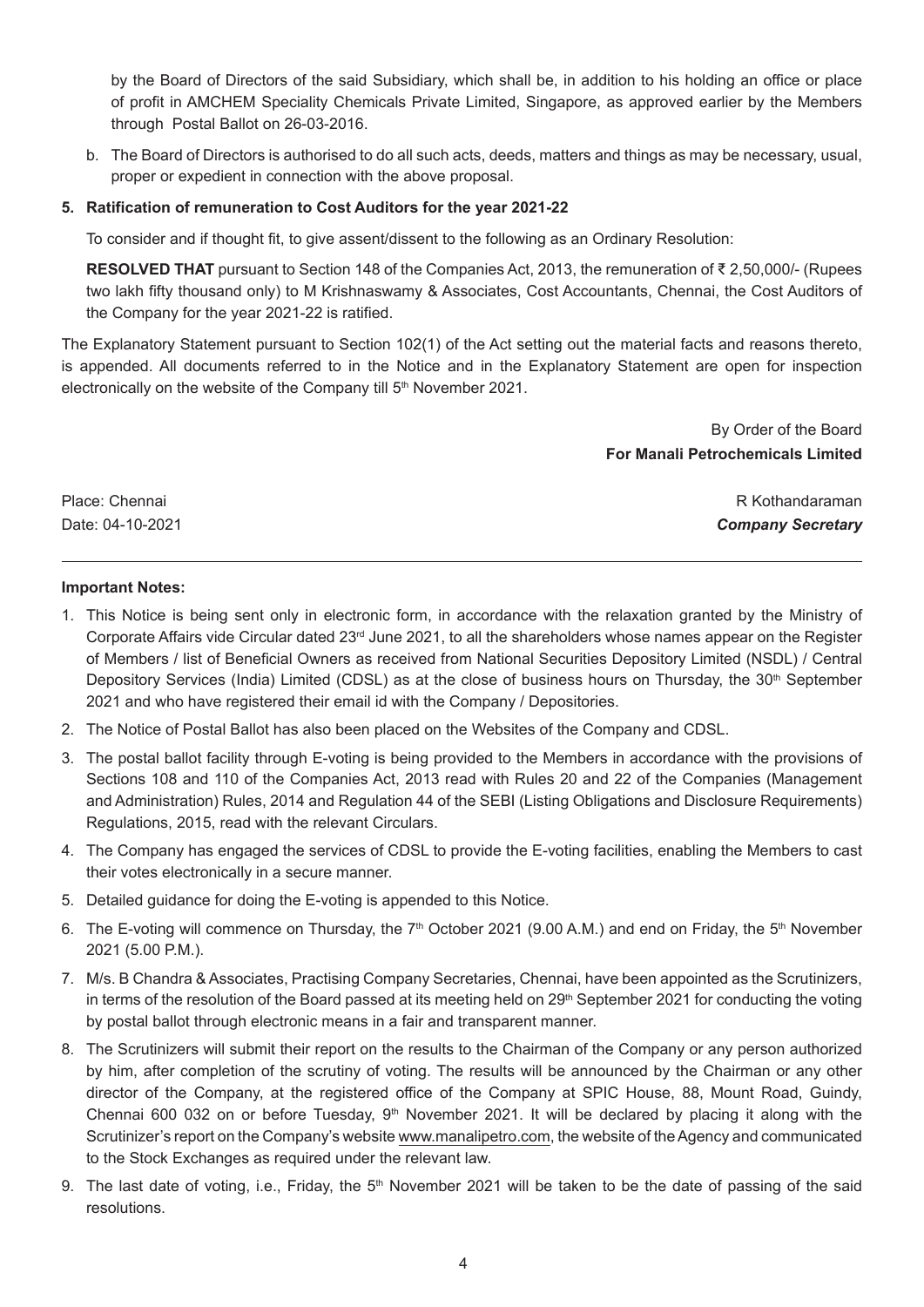- 10. Members requiring any clarification may contact the Company Secretary and Compliance Officer at the registered office of the Company at the address given above or through e-mail viz., companysecretary@manalipetro.com
- 11. Grievances, if any, connected with E-voting may be addressed to Manager, Central Depository Services (India) Limited (CDSL), A Wing, 25<sup>th</sup> Floor, Marathon Futurex, Mafatlal Mills Compound, N M Joshi Marg, Lower Parel (East), Mumbai - 400013 or send an email to helpdesk.evoting@cdslindia.com or call Mr. Nitin Kunder (022- 23058738) or Mr. Mehboob Lakhani (022-23058543) or Mr. Rakesh Dalvi (022-23058542).
- 12. Non-Individual Members shall make sure that the Power of Attorney or as the case may be certified copy of the Board Resolution to exercise the voting on behalf of the entity has been duly registered or provided to the Scrutinizers through e-mail to bchandraandassociates@gmail.com

# **EXPLANATORY STATEMENT UNDER SECTION 102 OF THE COMPANIES ACT, 2013**

#### **Item 1**

At present the main objects of the Memorandum of Association (MOA) contain activities encompassing mainly petrochemicals, other chemicals, and similar products. There is no provision to take up allied activities like manufacture/ sale of catalysts, packing and packaging materials, equipment, components, consumables, and similar materials used/required for production and distribution of the said products.

The Company is exploring various options for growth through expansion of existing operations and also brown field projects, some of which may have activities allied to the main objects, which are not at present covered in the Objects Clause. So, it has been advised that the existing Clause III (2) of the MOA be amended to include the aforesaid allied activities so that the Company would be able to have more flexibility in its expansion plans.

Board recommends the resolution for approval by the Members as a Special Resolution. None of the directors or Key Managerial Personnel of the Company or their relatives are interested or concerned financially or otherwise in the above resolution.

# **Item 2**

The Company was incorporated under the 1956 Act and the provisions in the Articles of Association (AoA) refer to this Act. The 1956 Act has been replaced with Companies Act, 2013 and so the references therein are not relevant at present. Further, certain provisions in the Articles are not aligned to the Act of 2013 and some new items are required to be included in the Articles specifically.

The major changes relate to the following viz., change in the definition of the word "Act" to mean the present law, rules and directives, applicability of the provisions of the Model Articles, issue of shares with differential voting rights, buy back of shares, issue of sweat equity, and the like as detailed in the resolution.

Though the provisions of the Act shall prevail over the Articles, it is now proposed that for the sake of good order and also to include the matters required to be covered, the Articles may also be amended.

Board recommends the resolution for approval by the Members as a Special Resolution. None of the directors or Key Managerial Personnel of the Company or their relatives are interested or concerned financially or otherwise in the above resolution.

#### **Item 3**

*Mr. T K Arun* [DIN: 02163427] was a Director of the Company representing Tamilnadu Industrial Development Corporation Limited (TIDCO) from 2009 to 2017 and resigned in November 2017, upon his superannuation from TIDCO. Given his qualification, experience and knowledge, he was well qualified to be an Independent Director of the Company. However, as he was a KMP of TIDCO, one of the Promoters and also Associate of MPL, there were regulatory restrictions on his taking up such a position in the Company for 3 years, post his retirement.

In order to benefit from his vast knowledge and experience on various corporate issues, governance matters and acquaintance with the Company, pending completion of the said regulatory restrictions, he was appointed as a Non-Executive Director in February 2018 under Non-Independent category. The said cooling off period has since been fulfilled and he is now eligible to be appointed as an Independent Director.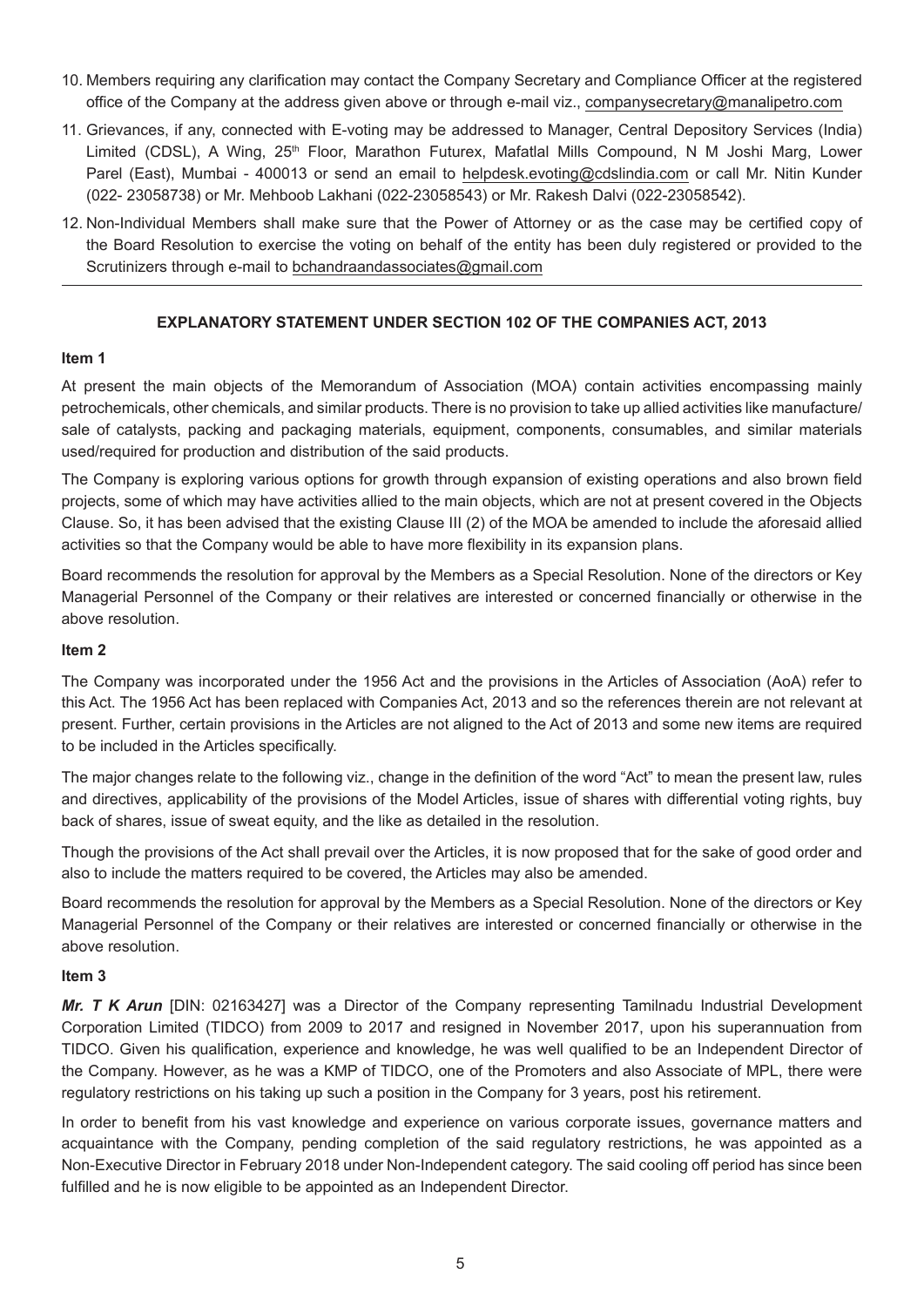The profile of Mr. Arun is as below:

Mr. T K Arun, aged about 62 years, is a graduate in Commerce from University of Madras and is an Associate Member of the Institute of Company Secretaries of India, New Delhi. He joined Tamilnadu Industrial Development Corporation Limited (TIDCO) and after an illustrious service of over 3 decades, retired as its Senior General Manager and Secretary in October 2017.

Mr. Arun has over 35 years of experience in investment promotion and project development. He worked in multiple state and central government organizations in various sectors including, equity investments, investment promotion, ports, water supply and infrastructure. He has wide experience in commercial negotiations, contracting and contract management, structuring of PPP infrastructure projects in Ports, roads and IT sectors, procurement of developers for PPP projects, management of PPP contracts, management of project contracts including financing, concession documentation, arbitration and conciliation proceedings and asset re-structuring. Post his retirement from TIDCO he is advising established corporates on legal, administrative and governance processes.

He had served as Director of many companies assisted by TIDCO including MPL. Having served on the Boards and Committees of several companies for over ten years, he has a good exposure to company management and corporate governance. At present, Mr. Arun is a Member of the Risk Management Committee (RMC) of the Company. He does not hold any shares in the Company nor is related to any of the directors. He is a Director of Southern Petrochemical Industries Corporation Limited (SPIC) and Member of its Audit Committee, Stakeholders Relationship Committee and RMC.

In the opinion of the Board, Mr. Arun fulfills the conditions specified in the Companies Act, 2013 and the Rules made thereunder and applicable provisions of SEBI (Listing Obligations and Disclosure Requirements) Regulations, 2015, for his appointment as Independent Director of the Company and he is independent of the Management of the Company.

The Nomination and Remuneration Committee in its recommendation to the Board on the above proposal has stated that considering his previous experience with TIDCO in various capacities and his position as a Director of various companies for over a decade, including in the Company, it is viewed that the appointee has the ability to identify and critically assess strategic opportunities and threats to the business. He can also guide development of strategies to achieve the overall goals and provide guidance for development of policies and other parameters within which the Company should operate for better control and management. He also has the ability to guide crisis management and provide leadership in hours of need and monitor the risks and compliances with his knowledge of regulatory requirements. Through his experience in project managements in TIDCO, he has skills in accounting and finance and has the ability to analyze the financial statements presented, assess the viability of various financial proposals, guide on funding arrangements and budgets. He would be able to help in making decisions and take necessary actions for implementation thereof in the best interest of the organization. He would also be able to analyze issues and contribute at board level to solutions, participate actively in the matters discussed and contribute effectively at the meetings. He is well qualified to possess the skills and competencies outlined above and also has the previous experience in Board and senior management positions. It is also viewed that he has the other personal qualities and traits required of an Independent Director.

Accordingly, based on the aforesaid criteria and also as per the recommendation of the Nomination and Remuneration Committee, he has been appointed as an Independent Director of the Company for a period of five years from 29th September 2021.

In the light of the above, the Board views that it would be more beneficial to the Company to have Mr. Arun as an Independent Director of the Company. The Board recommends the resolution for the consideration of the Members as an Ordinary Resolution.

Except, Mr. Arun, none of the other Directors or Key Managerial Personnel of the Company or their relatives is concerned or interested, financially or otherwise, in the resolution.

#### **Item 4**

*Mr. Muthukrishnan Ravi* (DIN: 03605222), Managing Director of the Company played a strategic role in acquiring Notedome Limited, UK at present a step-down subsidiary of the Company. He has also been taking active part in the activities of the said subsidiary and is playing a major role in its commercial strategies, especially on procurement of critical inputs and also for expanding its export prospects in the Middle East and Southeast Asia. Through his guidance and efforts Notedome Limited could overcome the tough challenges during the pandemic period and operate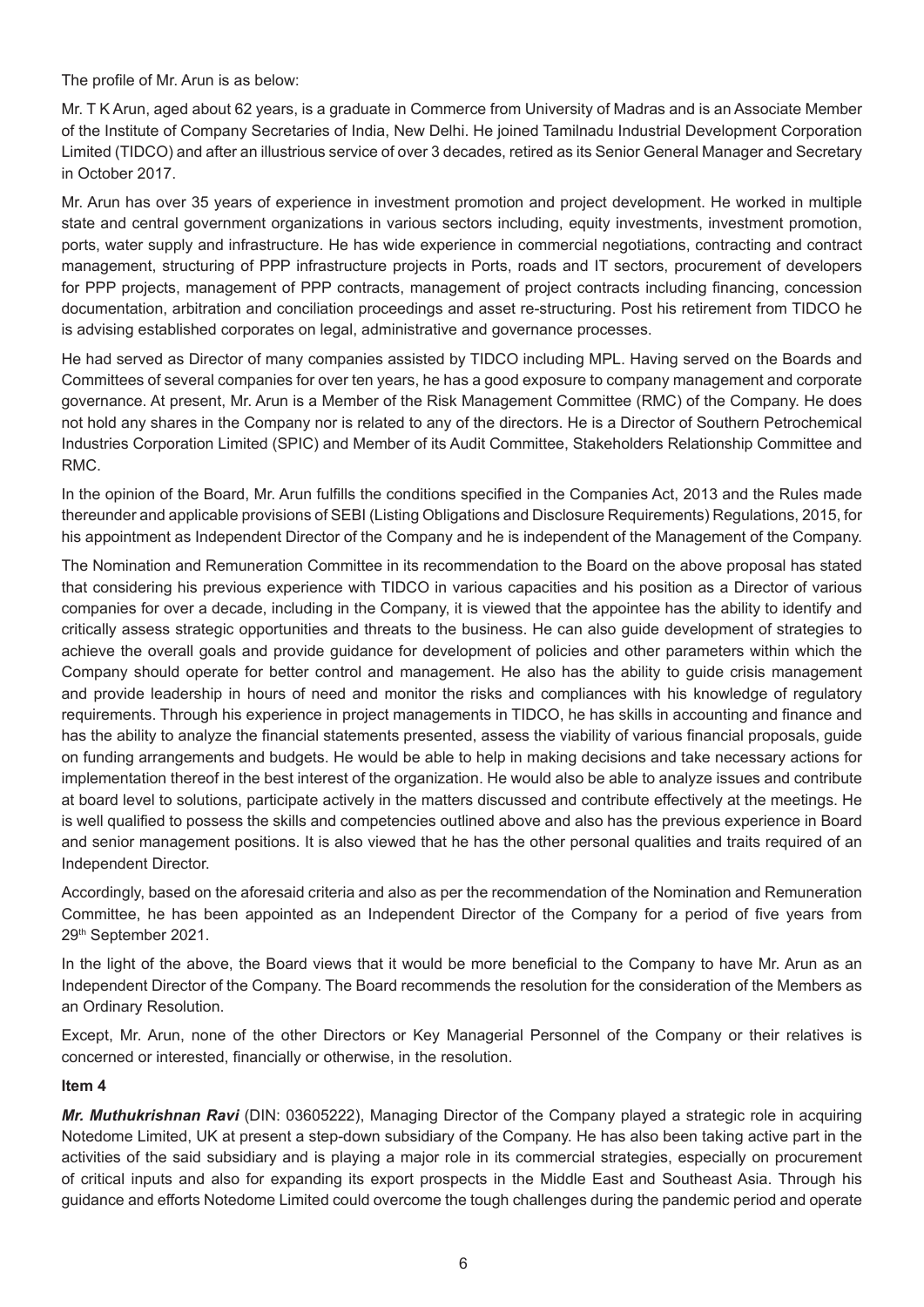without any interruptions. Also, he has been successful in bringing down the operational costs on the one hand and increasing the product realizations, by providing tactical support to the Notedome team. The subsidiary is also exploring opportunities for tie-up with a technology provider to improve its processes, which is being spearheaded by Mr. Ravi.

In the light of the above, it has been proposed to appoint Mr. Ravi, as the Chief Executive Officer of Notedome on the terms and conditions to be determined by the Board of Directors of Notedome from time to time. As at present, Mr. Ravi will continue to be the Managing Director of MPL and also as CEO of AMCHEM Speciality Chemicals Private Limited, Singapore.

The above proposal is expected to benefit the Company and also its subsidiaries in taking forward its international business plans further.

Pursuant to Section 188 of the Companies Act, 2013 read with the relevant Rules, prior approval of the Members is to be obtained for appointment of a Director to hold any office or place of profit in its subsidiary and receive remuneration in excess of the limits specified therein. Accordingly, the Board recommends the Ordinary Resolution as set out in the Postal Ballot Notice for giving effect to the proposal.

Except Mr. Muthukrishnan Ravi, Managing Director, none of the other Directors or KMP of the Company or their relatives is concerned or interested, financially or otherwise, in the resolution.

#### **Item 5**

As recommended by the Audit Committee M Krishnaswamy & Associates, Cost Accountants, Chennai have been appointed as the Cost Auditors of the Company for the year 2021-22 by the Board on 27.09.2021 through a circular resolution, on a remuneration of ₹ 2.50 lakh. As per Section 148 of the Companies Act, 2013, read with the relevant Rules, the remuneration to the Cost Auditors is to be approved by the Members. Accordingly, Board recommends the same for consideration and approval of the Members as an Ordinary Resolution.

None of the directors or Key Managerial Personnel of the Company or their relatives are interested or concerned financially or otherwise in the above resolution.

> By Order of the Board **For Manali Petrochemicals Limited**

Place: Chennai R Kothandaraman Date: 04-10-2021 *Company Secretary*

# **GUIDANCE TO SHAREHOLDERS FOR POSTAL BALLOT THROUGH E-VOTING**

- (1) The voting period begins at 9:00 AM on 07.10.2021 and ends on 05.11.2021 at 5:00 PM. During this period shareholders of the Company, holding shares either in physical form or in dematerialized form, as on 30.09.2021 may cast their votes electronically. The E-voting module shall be disabled by CDSL for voting after 5:00 PM on 05.11.2021.
- (2) In terms of SEBI circular no. SEBI/HO/CFD/CMD/CIR/P/2020/242 dated December 9, 2020, on E-voting facility provided by Listed Companies, individual shareholders holding securities in demat mode are allowed to vote through their demat account maintained with Depositories and Depository Participants. Shareholders are advised to update their mobile number and email Id in their demat accounts in order to access the E-voting facility.
- (3) Pursuant to abovesaid SEBI Circular, login process for E-voting for **individual shareholders holding securities in Demat mode** are given below:

#### **A. Shareholders holding securities with CDSL**

- i. If you have opted for CDSL Easi / Easiest facility, you can login using your existing user id and password. The URL to login to Easi / Easiest is <https://web.cdslindia.com/myeasi/home/login>. Alternatively, you can visit [www.cdslindia.com a](http://www.cdslindia.com/)nd click on Login icon and select New System Myeasi.
- ii. After successful login, you will be able to see the E-voting option for companies in respect of which the E-voting is in progress, as per the information provided by the respective company. On clicking the E-voting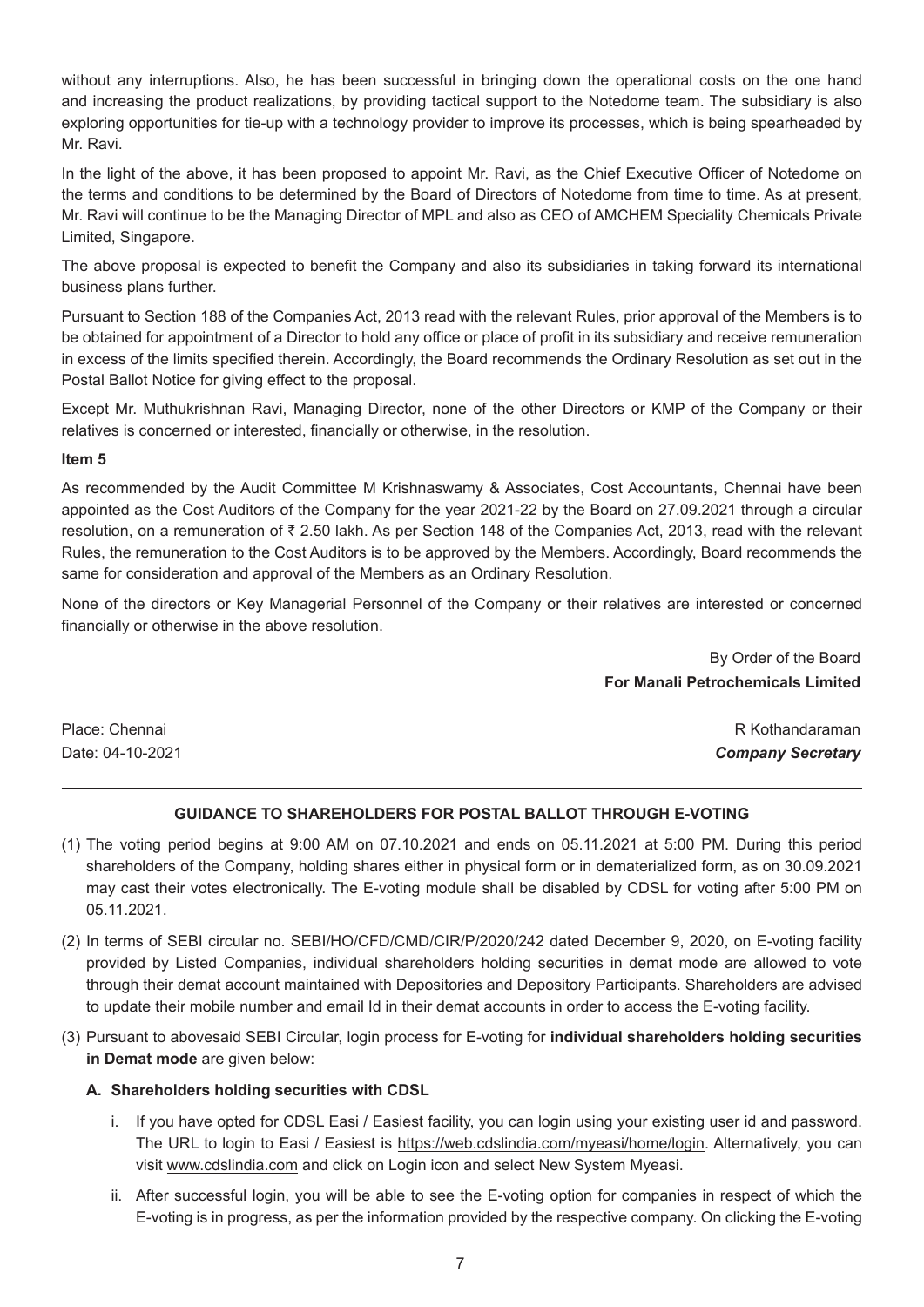option, you will be able to see E-voting page of the E-voting service provider for casting your vote during the remote E-voting period.

- iii. Links are also provided to access the system of all the E-voting Service Providers viz., CDSL/ NSDL/ KARVY/LINKINTIME, so that you can visit the E-voting service providers' website directly.
- iv. If you are not registered for Easi/Easiest, option to register is available at [https://web.cdslindia.com/myeasi/](https://web.cdslindia.com/myeasi/Registration/EasiRegistration) [Registration/EasiRegistration.](https://web.cdslindia.com/myeasi/Registration/EasiRegistration)
- v. Alternatively, you may directly access E-voting page by providing Demat Account Number and PAN No. from the E-voting link available on [www.cdslindia.com h](http://www.cdslindia.com/)ome page or click on the link: [https://evoting.cdslindia.](https://evoting.cdslindia.com/Evoting/EvotingLogin) [com/Evoting/EvotingLogin](https://evoting.cdslindia.com/Evoting/EvotingLogin).
- vi. The system will authenticate your credentials by sending OTP to the registered Mobile number & Email as recorded in the Demat Account.
- vii After successful authentication, you will be able to see the E-voting option where the E-voting is in progress and also able to directly access the system of all E-voting Service Providers.

# **B. Shareholders holding securities with NSDL**

- i. If you are already registered for NSDL IDeAS facility, please visit the e-Services website of NSDL. Open web browser by typing the following URL: [https://eservices.nsdl.com](https://eservices.nsdl.com/) either on a Personal Computer or on a mobile. Once the home page of e-Services is launched, click on the "Beneficial Owner" icon under "Login" which is available under 'IDeAS' section. A new screen will open. You will have to enter your User ID and Password. After successful authentication, you will be able to see E-voting services. Click on "Access to E-voting" under E-voting services and you will be able to see E-voting page. Click on company name or E-voting service provider name and you will be re-directed to E-voting service provider's website for casting your vote during the remote E-voting period. If you are not registered for IDeAS e-Services, option to register is available at [https://eservices.nsdl.com b](https://eservices.nsdl.com/)y selecting "Register Online for IDeAS" Portal or clicking the link: <https://eservices.nsdl.com/SecureWeb/IdeasDirectReg.jsp>
- ii. Visit the E-voting website of NSDL. Open web browser by typing the following URL: [https://www.evoting.](https://www.evoting.nsdl.com/) [nsdl.com/](https://www.evoting.nsdl.com/) either on a Personal Computer or on a mobile. Once the home page of E-voting system is launched, click on the icon "Login" which is available under 'Shareholder/Member' section. A new screen will open. You will have to enter your User ID (i.e., your sixteen-digit demat account number held with NSDL), Password/ OTP and a Verification Code as shown on the screen. After successful authentication, you will be redirected to NSDL Depository site wherein you can see E-voting page. Click on company name or E-voting service provider name and you will be redirected to E-voting service provider's website for casting your vote during the remote E-voting period.

#### **C. Login through Depository Participants**

 You can also login using the login credentials of your demat account through your Depository Participant registered with NSDL/CDSL for E-voting facility. After Successful login, you will be able to see E-voting option. Once you click on E-voting option, you will be redirected to NSDL/CDSL Depository site after successful authentication, wherein you can see E-voting feature. Click on company name or E-voting service provider name and you will be redirected to E-voting service provider's website for casting your vote during the remote E-voting period

# **D. If you are unable to retrieve User ID/ Password please use Forget User ID and Forget Password options available at above mentioned websites and follow the instructions for resetting the information.**

#### **E. Help Desk in case of log-in issues of individual demat holders:**

- Members holding demat account with CDSL and facing any technical issue in login can contact CDSL helpdesk by sending a request at [helpdesk.evoting@cdslindia.com](mailto:helpdesk.evoting@cdslindia.com) or contact 022- 23058738/23058542-43.
- Members holding demat account with NSDL and facing any technical issue in login can contact NSDL helpdesk by sending a request at [evoting@nsdl.co.in](mailto:evoting@nsdl.co.in) or call at toll free no.: 1800 1020 990 and 1800 22 44 30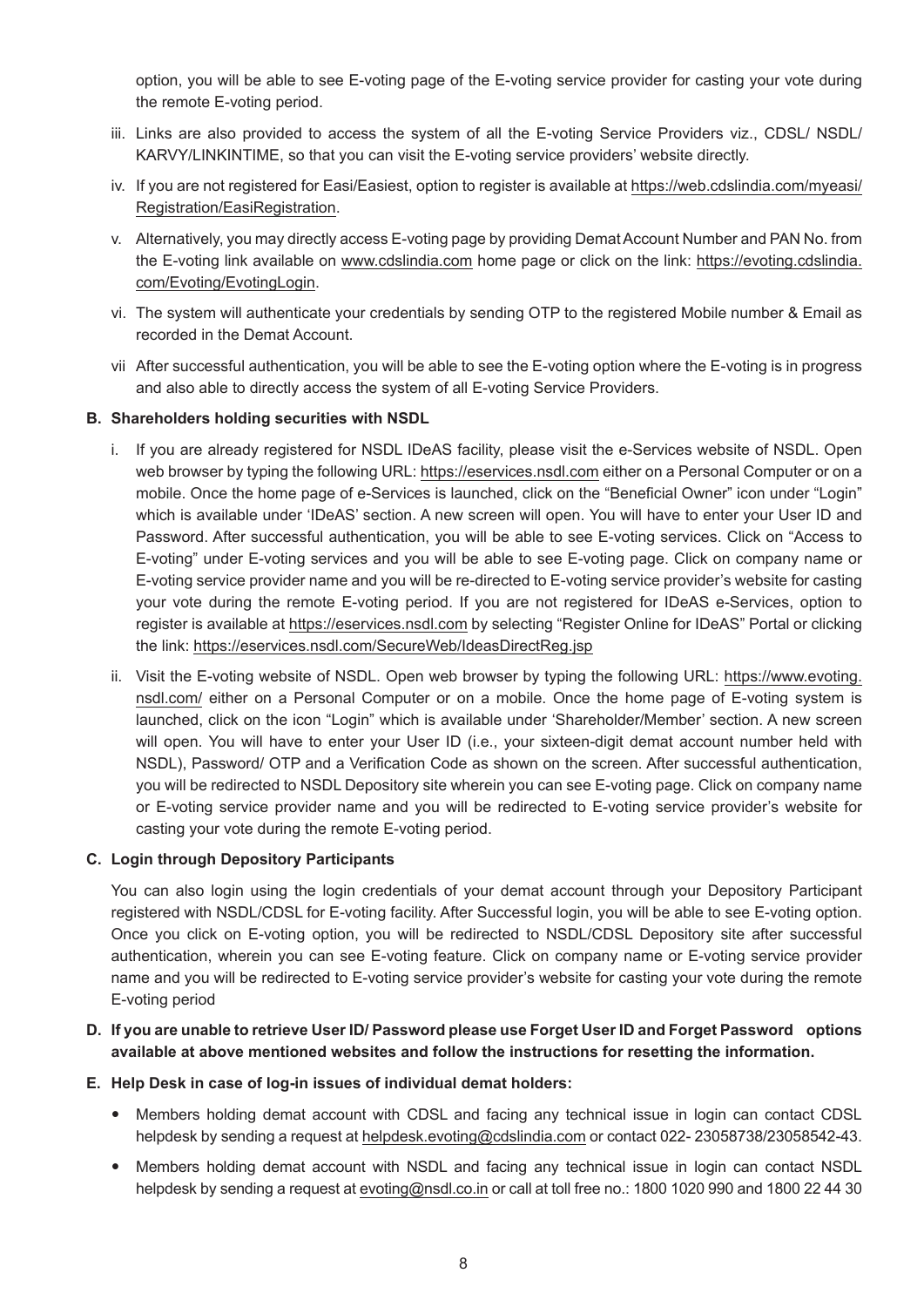- (4) Login method for E-voting for **Members holding shares in Physical mode and Members other than individuals holding shares in Demat mode** is as below:
	- i. Log on to the CDSL's E-voting website [www.evotingindia.com.](http://www.evotingindia.com/)
	- ii. Click on "Shareholders" module.
	- iii. Now enter your User ID
		- a. For CDSL: 16 digits beneficiary ID,
		- b. For NSDL: 8 Character DP ID followed by 8 Digits Client ID,
		- c. Shareholders holding shares in physical mode should enter Folio Number allotted by the Company.
	- iv. Next enter the Image Verification as displayed and click on Login.
	- v. If you are holding shares in demat mode and had logged on to [www.evotingindia.com](http://www.evotingindia.com/) and voted on an earlier E-voting of any company, then your existing password is to be used.
	- vi. If you are a first-time user follow the steps given below:

| FOR INDIVIDUALS HOLDING SHARES IN PHYSICAL MODE & OTHERS HOLDING IN DEMAT MODE |                                                                                        |  |  |  |
|--------------------------------------------------------------------------------|----------------------------------------------------------------------------------------|--|--|--|
| <b>PAN</b>                                                                     | Enter your 10-digit alpha-numeric *PAN issued by Income Tax Department (Applicable     |  |  |  |
|                                                                                | for both demat as well as physical)                                                    |  |  |  |
|                                                                                | Shareholders who have not updated their PAN with the Company/ Depository               |  |  |  |
|                                                                                | Participant are requested to use the sequence number which is available in the         |  |  |  |
|                                                                                | e-mail forwarding the Notice of Postal Ballot.                                         |  |  |  |
| Dividend Bank                                                                  | Enter the Dividend Bank Details or Date of Birth (in dd/mm/yyyy format) as recorded in |  |  |  |
| Details OR                                                                     | your demat account or in the Company records in order to login.                        |  |  |  |
| Date of Birth<br>(DOB)                                                         | If both the details are not recorded with the depository or Company                    |  |  |  |
|                                                                                | please enter the member id / folio number as mentioned in instruction (III) above.     |  |  |  |

- vii. After entering these details appropriately, click on "SUBMIT" tab.
- viii. Shareholders holding shares in physical form will then directly reach the Company selection screen and shareholders holding shares in demat form will reach 'Password Creation' menu wherein they are required to mandatorily enter their login password in the new password field. Kindly note that this password is to be also used by the demat holders for voting for resolutions of any other company on which they are eligible to vote, provided that company opts for E-voting through CDSL platform. It is strongly recommended not to share your password with any other person and take utmost care to keep your password confidential.
- ix. For shareholders holding shares in physical form, the details can be used only for E-voting on the resolutions contained in this Notice.
- x. Click on the EVSN for Manali Petrochemicals Limited
- xi. On the voting page, you will see "RESOLUTION DESCRIPTION" and against the same the option "YES/ NO" for voting. Select the option YES or NO as desired. The option YES implies that you assent to the Resolution and option NO implies that you dissent to the Resolution.
- xii. Click on the "RESOLUTIONS FILE LINK" if you wish to view the entire Resolution details.
- xiii. After selecting the resolution you have decided to vote on, click on "SUBMIT". A confirmation box will be displayed. If you wish to confirm your vote, click on "OK", else to change your vote, click on "CANCEL" and accordingly modify your vote.
- xiv. Once you "CONFIRM" your vote on the resolution, you will not be allowed to modify your vote.
- xv. You can also take a print of the votes cast by clicking on "Click here to print" option on the Voting page.
- xvi. If you are a demat account holder and forgotten the login password, then Enter the User ID and the image verification code and click on Forgot Password & enter the details as prompted by the system.